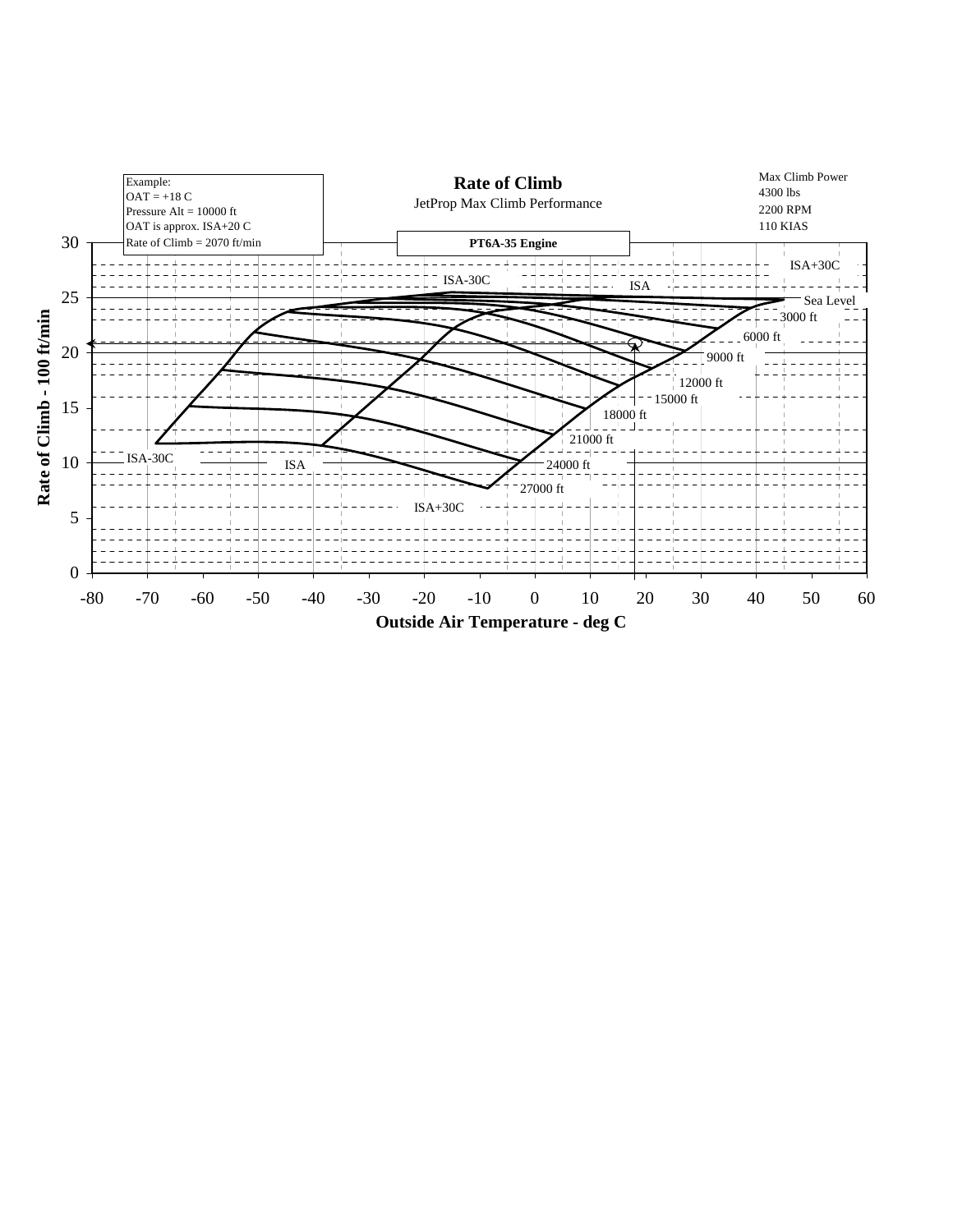## **JetProp Cruise Performance PT6A-35 Engine/2190 RPM**

| 1 Tessuit Limitate<br>$-$ www.et |                                          |     |                          |                              |     |                            |                             |     |                                  |  |  |  |
|----------------------------------|------------------------------------------|-----|--------------------------|------------------------------|-----|----------------------------|-----------------------------|-----|----------------------------------|--|--|--|
| Torque                           | ISA-30 $^{\circ}$ C (-26.9 $^{\circ}$ C) |     |                          | ISA $(3.1^{\circ} \text{C})$ |     |                            | $ISA+30^{\circ}$ C (33.1°C) |     |                                  |  |  |  |
| ft-lb                            | <b>KTAS</b>                              |     | $FF, lb/hr$ $FF, gal/hr$ | <b>KTAS</b>                  |     | $FF$ , lb/hr $FF$ , gal/hr | <b>KTAS</b>                 |     | $FF$ , lb/hr $\vert FF$ , gal/hr |  |  |  |
| 400                              | 123                                      | 189 | 28.2                     | 124                          | 193 | 28.8                       | 129                         | 197 | 29.4                             |  |  |  |
| 500                              | 144                                      | 208 | 31.0                     | 149                          | 213 | 31.8                       | 151                         | 219 | 32.7                             |  |  |  |
| 600                              | 159                                      | 223 | 33.3                     | 164                          | 229 | 34.2                       | 169                         | 237 | 35.4                             |  |  |  |
| 700                              | 172                                      | 237 | 35.4                     | 177                          | 244 | 36.4                       | 182                         | 252 | 37.6                             |  |  |  |
| 800                              | 181                                      | 253 | 37.8                     | 188                          | 259 | 38.7                       | 194                         | 266 | 39.7                             |  |  |  |

## **Pressure Altitude = 6000 ft**

**Pressure Altitude = 9000 ft**

| Torque  | ISA-30 $^{\circ}$ C (-32.8 $^{\circ}$ C) |     |                          | $ISA(.2.8^{\circ} C)$ |     |                            | ISA+30 $^{\circ}$ C (27.2 $^{\circ}$ C) |     |                          |
|---------|------------------------------------------|-----|--------------------------|-----------------------|-----|----------------------------|-----------------------------------------|-----|--------------------------|
| $ft-lb$ | <b>KTAS</b>                              |     | $FF, lb/hr$ $FF, gal/hr$ | <b>KTAS</b>           |     | $FF$ , lb/hr $FF$ , gal/hr | <b>KTAS</b>                             |     | $FF, lb/hr$ $FF, gal/hr$ |
| 400     | 125                                      | 176 | 26.3                     | 127                   | 180 | 26.9                       | 127                                     | 185 | 27.6                     |
| 500     | 150                                      | 192 | 28.7                     | 154                   | 197 | 29.4                       | 157                                     | 204 | 30.4                     |
| 600     | 165                                      | 206 | 30.7                     | 171                   | 213 | 31.8                       | 175                                     | 219 | 32.7                     |
| 700     | 177                                      | 221 | 33.0                     | 183                   | 228 | 34.0                       | 188                                     | 234 | 34.9                     |
| 800     | 188                                      | 237 | 35.4                     | 195                   | 243 | 36.3                       | 200                                     | 249 | 37.2                     |
| 900     |                                          |     |                          |                       |     |                            | 210                                     | 265 | 39.6                     |

**Pressure Altitude = 12000 ft**

| Torque | ISA-30 $^{\circ}$ C (-38.8 $^{\circ}$ C) |                          |            | ISA $(-8.8^{\circ} \text{C})$ |     |                            | $ISA+30^{\circ}$ C (21.2° C) |     |                                  |
|--------|------------------------------------------|--------------------------|------------|-------------------------------|-----|----------------------------|------------------------------|-----|----------------------------------|
| ft-lb  | <b>KTAS</b>                              | FF, lb/hr                | FF, gal/hr | <b>KTAS</b>                   |     | $FF$ , lb/hr $FF$ , gal/hr | <b>KTAS</b>                  |     | $FF$ , lb/hr $\vert FF$ , gal/hr |
| 400    | 129                                      | 163                      | 24.3       | 131                           | 168 | 25.1                       | 131                          | 173 | 25.8                             |
| 500    | 155                                      | 177                      | 26.4       | 160                           | 182 | 27.2                       | 162                          | 188 | 28.1                             |
| 600    | 171                                      | 192                      | 28.7       | 177                           | 197 | 29.4                       | 182                          | 203 | 30.3                             |
| 700    | 182                                      | 207                      | 30.9       | 189                           | 213 | 31.8                       | 195                          | 217 | 32.4                             |
| 800    | 194                                      | 223                      | 33.3       | 201                           | 229 | 34.2                       | 207                          | 233 | 34.8                             |
| 900    |                                          | $\overline{\phantom{0}}$ |            | 210                           | 245 | 36.6                       | 218                          | 252 | 37.6                             |

Notes:

1) True Airspeeds Above May Exceed Vmo (172 KIAS) and are shown for Interpolation and Illustration Only; Do Not Exceed Vmo

2) Shaded Areas Denote Max Range Conditions (No Wind)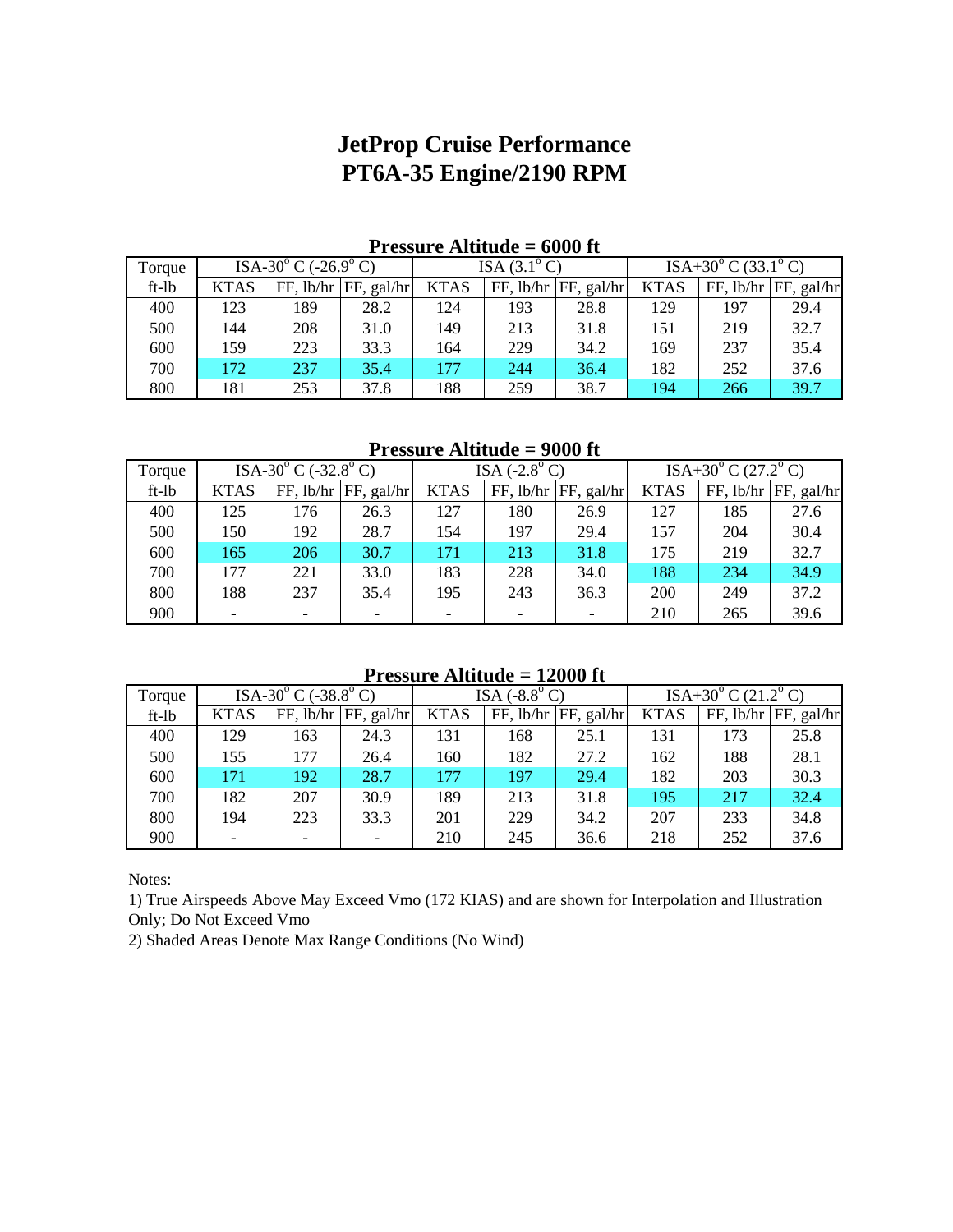## **JetProp Cruise Performance PT6A-35 Engine/2190 RPM**

| Torque  | ISA-30 $^{\circ}$ C (-44.7 $^{\circ}$ C) |     |                                  | ISA $(-14.7^{\circ} \text{C})$ |     |                        | $ISA+30^{\circ}$ C (15.3°C) |     |                                  |
|---------|------------------------------------------|-----|----------------------------------|--------------------------------|-----|------------------------|-----------------------------|-----|----------------------------------|
| $ft-lb$ | <b>KTAS</b>                              |     | $FF$ , lb/hr $\vert FF$ , gal/hr | <b>KTAS</b>                    |     | FF, lb/hr   FF, gal/hr | <b>KTAS</b>                 |     | $FF$ , lb/hr $\vert FF$ , gal/hr |
| 400     | 134                                      | 152 | 22.7                             | 137                            | 155 | 23.1                   | 135                         | 161 | 24.0                             |
| 500     | 160                                      | 165 | 24.6                             | 165                            | 170 | 25.4                   | 168                         | 175 | 26.1                             |
| 600     | 177                                      | 180 | 26.9                             | 184                            | 185 | 27.6                   | 188                         | 190 | 28.4                             |
| 700     | 188                                      | 198 | 29.6                             | 195                            | 202 | 30.1                   | 202                         | 206 | 30.7                             |
| 800     | <b>200</b>                               | 215 | 32.1                             | 207                            | 219 | 32.7                   | 213                         | 224 | 33.4                             |
| 900     | 209                                      | 232 | 34.6                             | 218                            | 237 | 35.4                   | 225                         | 243 | 36.3                             |

**Pressure Altitude = 15000 ft**

**Pressure Altitude = 18000 ft**

| Torque  | ISA-30 $^{\circ}$ C (-50.7 $^{\circ}$ C) |     |                                  | ISA $(-20.7^{\circ} \text{C})$ |     |                        | $ISA+30^{\circ}$ C (9.3°C) |     |                                  |
|---------|------------------------------------------|-----|----------------------------------|--------------------------------|-----|------------------------|----------------------------|-----|----------------------------------|
| $ft-lb$ | <b>KTAS</b>                              |     | $FF$ , lb/hr $\vert FF$ , gal/hr | <b>KTAS</b>                    |     | FF, lb/hr   FF, gal/hr | <b>KTAS</b>                |     | $FF$ , lb/hr $\vert FF$ , gal/hr |
| 400     | 143                                      | 142 | 21.2                             | 147                            | 145 | 21.6                   | 147                        | 150 | 22.4                             |
| 500     | 170                                      | 155 | 23.1                             | 174                            | 159 | 23.7                   | 178                        | 164 | 24.5                             |
| 600     | 185                                      | 172 | 25.7                             | 192                            | 175 | 26.1                   | 198                        | 180 | 26.9                             |
| 700     | 197                                      | 188 | 28.1                             | 205                            | 193 | 28.8                   | 213                        | 197 | 29.4                             |
| 800     | 209                                      | 205 | 30.6                             | 217                            | 210 | 31.3                   | 224                        | 215 | 32.1                             |
| 900     | 218                                      | 226 | 33.7                             | 228                            | 229 | 34.2                   | 236                        | 234 | 34.9                             |

**Pressure Altitude = 21000 ft**

| Torque  | ISA-30 $^{\circ}$ C (-56.6 $^{\circ}$ C) |     |                                  | ISA $(-26.6^{\circ} \text{C})$ |     |                                  | $ISA+30^{\circ}$ C (3.4°C) |     |                                  |
|---------|------------------------------------------|-----|----------------------------------|--------------------------------|-----|----------------------------------|----------------------------|-----|----------------------------------|
| $ft-lb$ | <b>KTAS</b>                              |     | $FF$ , lb/hr $\vert FF$ , gal/hr | <b>KTAS</b>                    |     | $FF$ , lb/hr $\vert FF$ , gal/hr | <b>KTAS</b>                |     | $FF$ , lb/hr $\vert FF$ , gal/hr |
| 400     | 158                                      | 132 | 19.7                             | 162                            | 136 | 20.3                             | 162                        | 139 | 20.7                             |
| 500     | 184                                      | 146 | 21.8                             | 190                            | 151 | 22.5                             | 194                        | 154 | 23.0                             |
| 600     | 200                                      | 163 | 24.3                             | 208                            | 167 | 24.9                             | 215                        | 172 | 25.7                             |
| 700     | 213                                      | 181 | 27.0                             | 222                            | 185 | 27.6                             | 229                        | 190 | 28.4                             |
| 800     | 225                                      | 200 | 29.9                             | 235                            | 204 | 30.4                             | 243                        | 209 | 31.2                             |
| 900     | 236                                      | 222 | 33.1                             | 245                            | 225 | 33.6                             | 254                        | 230 | 34.3                             |

Notes:

1) True Airspeeds Above May Exceed Vmo (172 KIAS) and are shown for Interpolation and Illustration Only; Do Not Exceed Vmo

2) Shaded Areas Denote Max Range Conditions (No Wind)